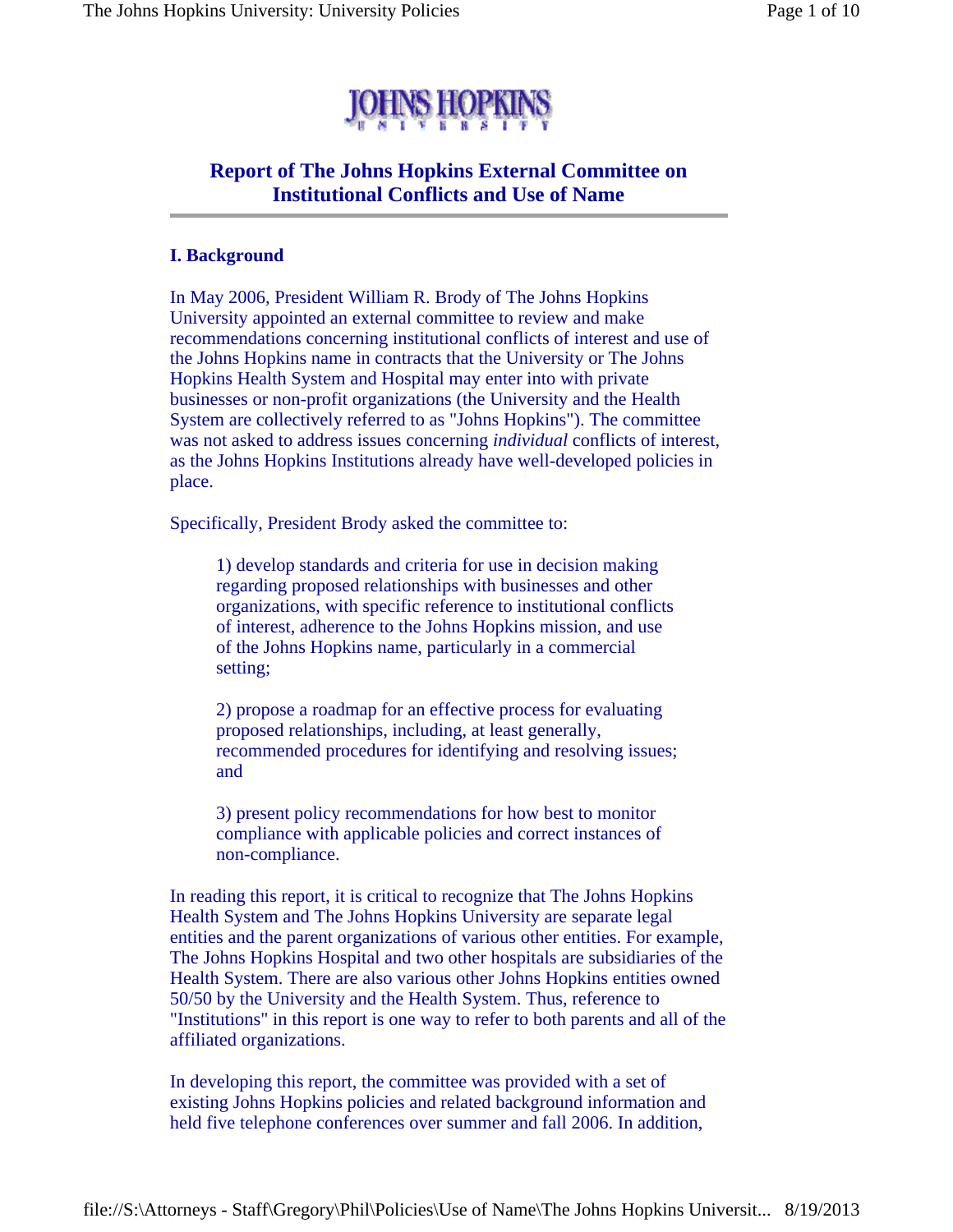committee members interviewed nine Hopkins institutional leaders. The committee also drew on information provided by the General Counsels of the University and the Health System, who served as staff to the committee.

# **II. Introduction**

The committee endorses the principle that all activities carried out at notfor-profit universities and hospitals such as the Johns Hopkins Institutions should be undertaken with integrity and should be consistent with and supportive of their missions. Furthermore, the public places great trust in the unique excellence, objectivity, and commitment to public service of educational, research, and health care institutions such as Johns Hopkins. Thus, Johns Hopkins's values, mission, and integrity have become synonymous with its name.

Relationships and collaboration with for-profit entities are necessary components of the missions of not-for-profit educational, research, and health care institutions. Such relationships create opportunities to expand knowledge, promote understanding, and serve the public good. They have the potential, however, to create institutional conflicts of interest, both in fact and appearance, which may undermine the mission and values of the non-profit institutions as well as the public's trust in their integrity and objectivity. This is particularly true when the relationship is with a forprofit entity. For example, if a university or one of its officials has a significant financial interest in a company whose product it is studying for safety and efficacy, then the public may perceive that the institution is biased in favor of the company and that the research results are flawed and not reliable.

To address these types of potential institutional conflicts of interest, the committee recommends that Johns Hopkins adopt a broad policy, and in some instances specific operating procedures, to ensure that institutional conduct in relationships with other entities: 1) is consistent with Johns Hopkins's values and mission, 2) preserves and enhances Johns Hopkins's integrity and objectivity in fact and in public perception, and 3) maintains and promotes the public's trust in the Johns Hopkins name. Given the broad and decentralized nature of the activities of the Johns Hopkins Institutions, Johns Hopkins should consider adopting an umbrella policy, setting forth general principles and minimum standards that each division or sub-entity is required to adopt in establishing specific procedures and standards applicable and appropriate to their own activities. However, division policies must be consistent with the institution-wide policy, and their development should be coordinated and reviewed for institutional consistency.

The committee was not asked to recommend specific policies. Indeed, committee members might differ about the degree of specificity and scope of policies needed to accomplish the purposes described above. Nevertheless, the committee endorses a set of attributes or goals that such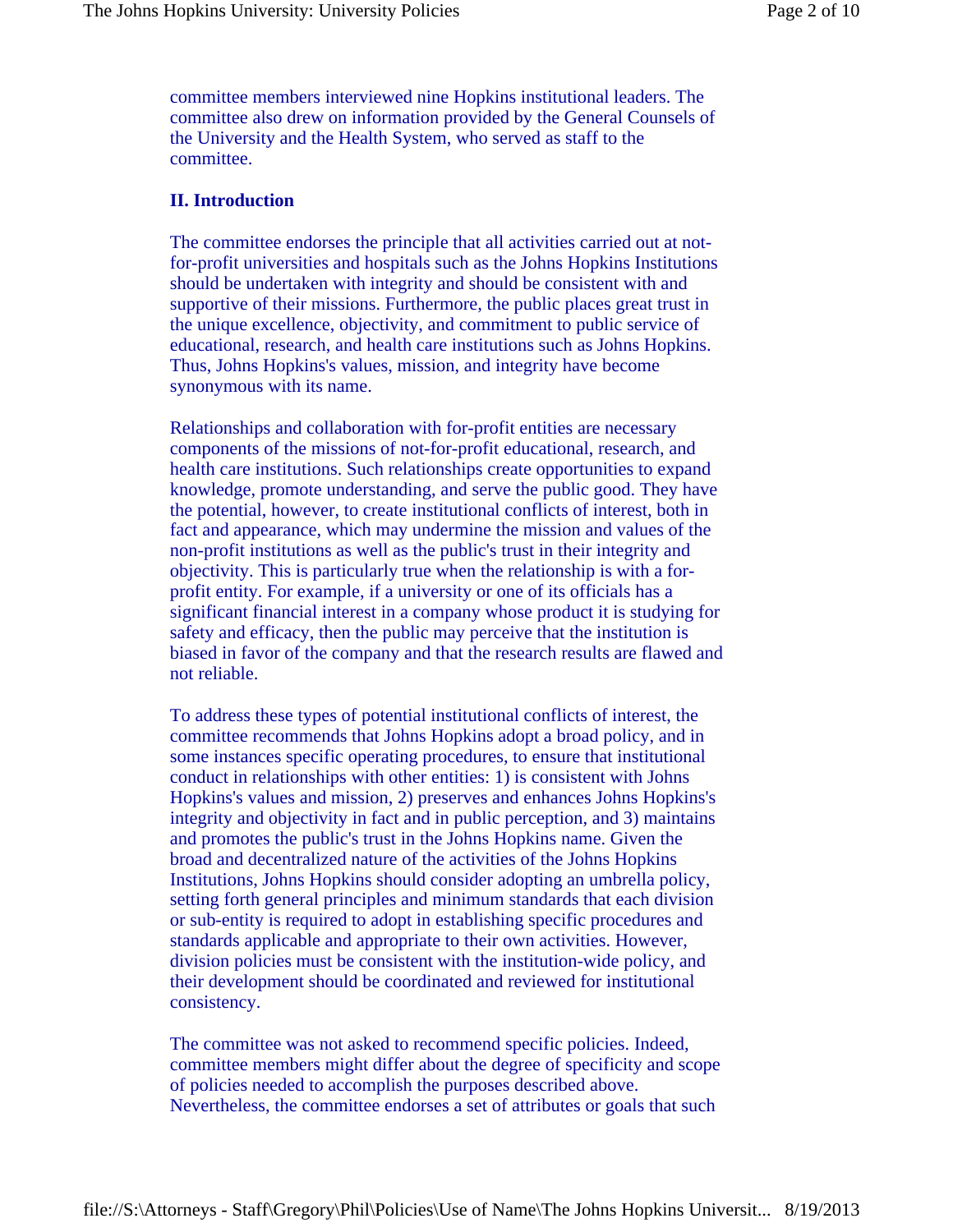policies and/or procedures should have or serve. The committee also proposes a list of standards and criteria that should be considered by Johns Hopkins — through whatever policies and procedures it might adopt — in assessing, evaluating, and managing potential institutional conflicts of interest and, separately, for use of the Johns Hopkins name. Finally, the committee emphasizes two critical requirements of making such a policy effective: 1) ensuring that adequate resources are allocated to implement the adopted policy, and 2) implementing an educational program to facilitate leadership buy-in and to enhance awareness of the policy across the Johns Hopkins Institutions and their employees.

# **III. Policy on Institutional Conflict of Interest: Goals and Attributes**

#### A. Scope of an Institutional Conflict of Interest Policy

The committee recommends that Johns Hopkins's institutional conflict of interest policy describe the scope of activities to be covered, the kinds of institutional interests that create institutional conflicts (including dollar thresholds for materiality), who is covered by the policy both generally and specifically, and the requirement for managing conflicts once identified.

Risks to the institutions' mission and values will vary depending on the activities affected by the possible conflict of interest. Thus, a policy should establish procedures for identifying, eliminating, and/or managing institutional conflicts of interest that are appropriate for the level of risk involved and the affected interests. At the most general level, the committee recommends that the Johns Hopkins institutions adopt policies stating that the objectivity and integrity of institutional decision making in all activities must not be compromised by institutional conflicts of interest.

#### B. Activities Covered

An institutional conflict of interest policy should apply to research, teaching, clinical care, and all business and other relationships. Beyond a general policy statement, Johns Hopkins policies and procedures should identify those areas of greatest actual or perceived risks to its values and actual or perceived risks to the health and safety of others.

The highest priorities should be given to 1) human subjects research and clinical care where the lives, health, and safety of individuals are directly at stake, and 2) institutional conflicts that in fact or appearance may undermine Johns Hopkins's commitment to truth, objectivity in research, independence, and academic integrity.

Contracts with commercial businesses are central to many aspects of the institutions' missions, for example, technology transfer agreements, industry-sponsored clinical trials, and purchases of medical equipment, drugs, and other supplies. Johns Hopkins must be careful to develop appropriate institutional conflict of interest policies that do not discourage,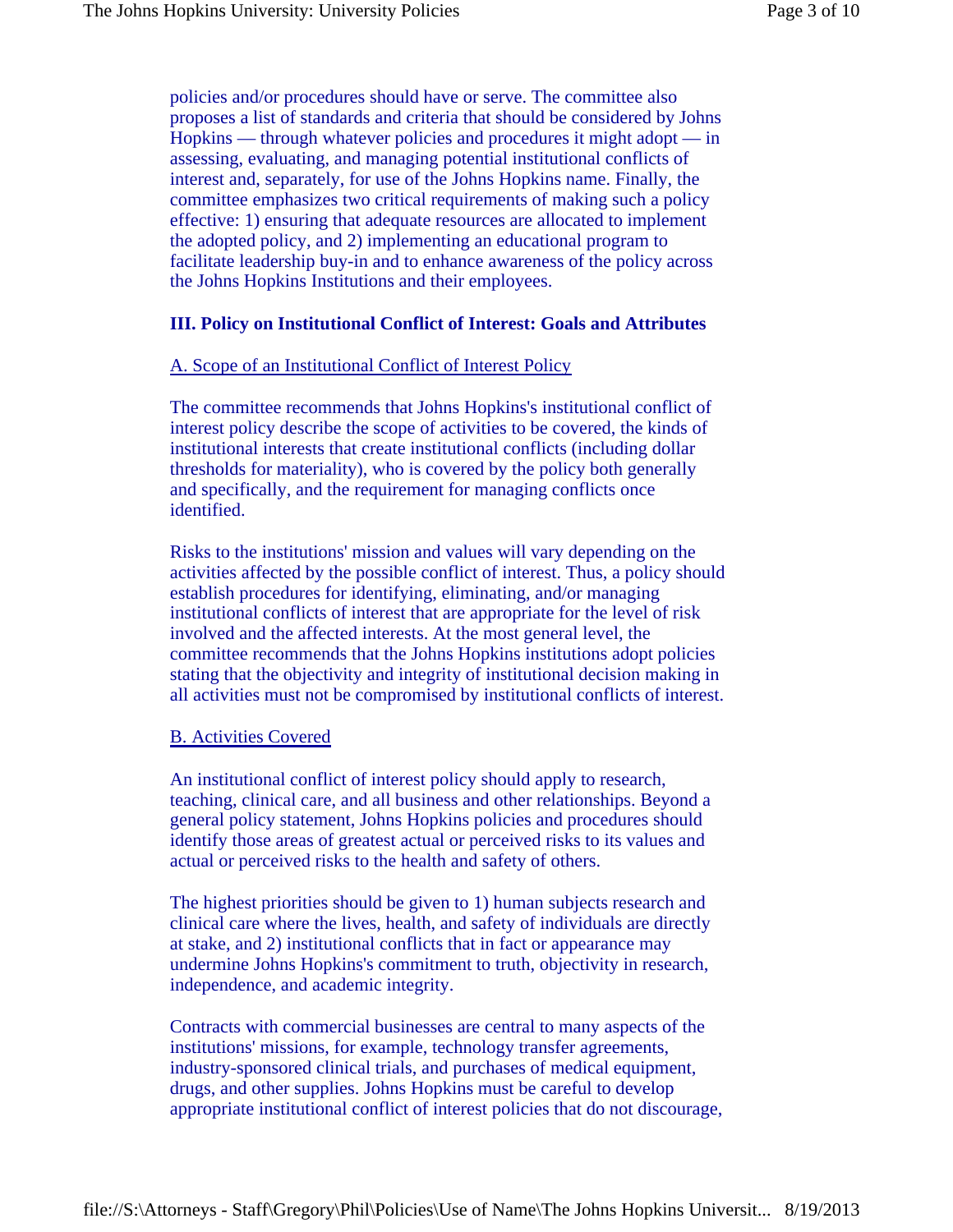impede, or make more costly such contracts. Therefore, in deciding for policy purposes how much disclosure to require, the specific activities to be covered, and the period of time over which a policy should be implemented, Johns Hopkins should consider the possible costs of a policy as well as the beneficial purposes served.

#### C. Financial and Fiduciary Interests

Risks and perceived risks to the institutions' missions and values created by institutional conflicts will vary according to the nature of the financial or other interest involved. The greater the likelihood that an institutional interest creates an appearance of a conflict and might be perceived as unduly influencing an institutional decision, the greater the need for some level of disclosure and management.

Covered financial interests should include equity held by the institutions, royalties for licensing of intellectual property, income received by the institutions for consulting and other services, and gifts and other interests held or received by the institutions that might be perceived as affecting the integrity of decisions.

The policy should have dollar thresholds for certain institutional financial interests, although all equity interests in non-public companies should be reviewed for possible conflicts.

In addition, because of the perception that the personal financial interests of high-ranking officials of the institutions may unduly affect the objectivity of decisions made by them or others, an institutional conflict of interest policy should require disclosure of such interests. Disclosures should be updated as circumstances change.

Some may view required disclosure of individual interests of officials to be unnecessarily intrusive and bureaucratic. These are legitimate concerns that have led some institutions to decide against such requirements except as may be required by tax laws applicable to not- for-profit institutions (for example, intermediate sanctions under Internal Revenue Code  $\perp$  4958). To mitigate these concerns, Johns Hopkins should consider adopting disclosure requirements with reasonable materiality thresholds (such as interests over a certain minimum dollar amount) so that the individuals need only disclose interests over a set amount and are not required to provide the specific amounts owned (for example, "all interests above \$25,000"). Further, mutual funds and other investments where the individual exercises no control over individual choices of publicly traded securities may be excluded from specific disclosure requirements. However, there should be a general prohibition on an official participating in a decision for which the official has an interest in a company affected by the decision.

In addition to disclosure of institutional financial interests and financial interests of high level officials, the institutional conflict of interest policy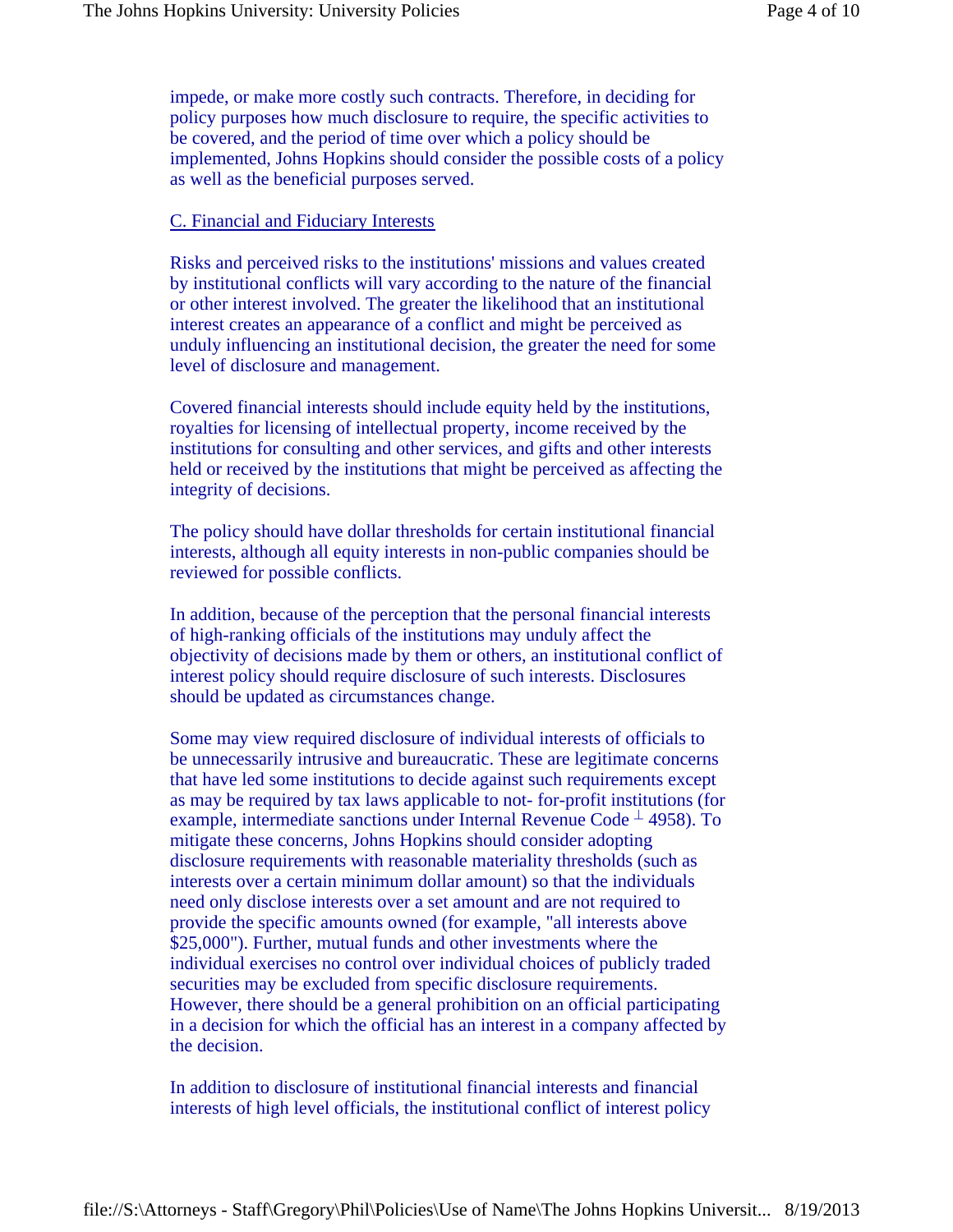should cover board of director and other positions held by such individuals at outside companies. Such positions create fiduciary duties owed to the company, and these duties may be perceived as creating conflicts of interest in any dealings with the Johns Hopkins Institutions. Therefore, all such board and other positions should be subject to disclosure so that they can be assessed and any perceived conflict of interest can be managed.

In some instances, a university or hospital may ask one of its officers or other employees to serve on a board of directors of an outside entity as a representative of the institution. For example, the University may ask an employee to serve as its representative on a non-profit community board, or the Hospital may create a new entity by entering into an agreement with a company in the health industry and ask one of its officers to serve on its board (i.e., without private compensation to the Johns Hopkins officer or employee). In these circumstances, where Johns Hopkins's interests and the interests of the separate entity are closely aligned, such board membership usually does not create a conflict with the individual's duties to Johns Hopkins. In contrast, in other circumstances membership of a Johns Hopkins representative on a private board may create possible conflicts between the different fiduciary duties that the individual owes to Johns Hopkins and to the other entity. For example, where the University licenses a patent to a start-up technology company or enters into a consulting arrangement with a private company and is offered a position on the board of the company, such membership may create an unmanageable conflict of interest and ordinarily should be declined.

Rigid rules in this area may not be possible and, ultimately, Johns Hopkins needs to review each situation on its own merits. In general, if Johns Hopkins exercises substantial control over the entity (for example, where it might be considered a joint venture or really a part of Johns Hopkins), or if the two entities share a common purpose, service on a board in an official capacity may be appropriate. By contrast, where the company is in a truly arm's-length and predominantly commercial relationship with Johns Hopkins, particularly when it is a for-profit entity with its own securities laws and other legal obligations, then, for liability, conflict of interest concerns, and other reasons it may not be advisable for Johns Hopkins to designate an official or other employee to serve on the board.

#### D. Disclosure and Management

Johns Hopkins should consider the level of disclosure and management needed based on both the kind of activity being considered and the type of institutional interest at issue. Some situations present low risks. For example, where the institutional financial interest is part of the institution's endowment, procedures to shield or "firewall" endowment decisions from research, educational, and clinical decisions are likely sufficient protection. As a further low-risk example, the financial interest of a senior official in one academic division of the university is not likely to have any actual or perceived effect on decisions in another division, and, consequently, procedures, if any, for disclosing and managing any such "horizontal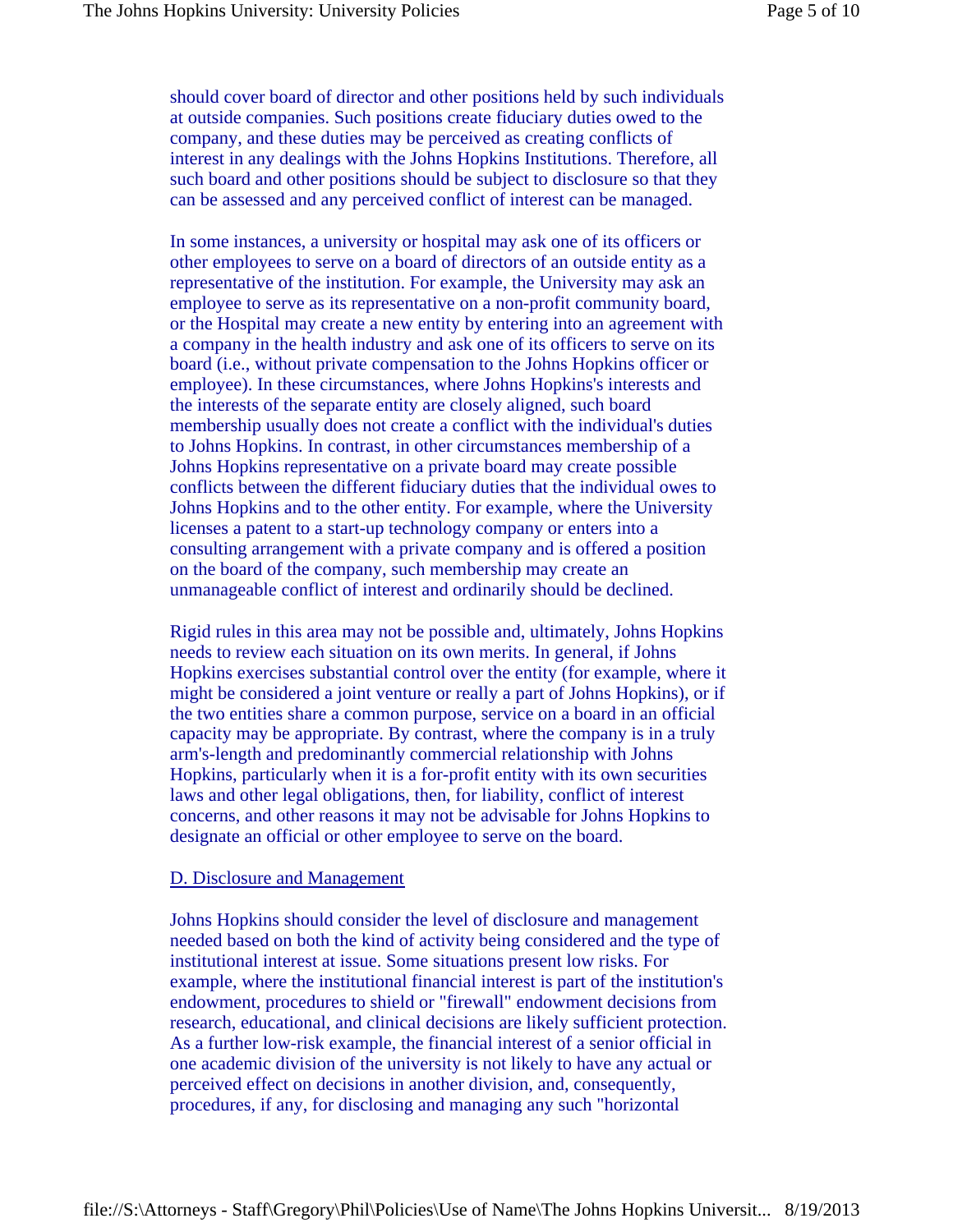conflicts" should be tailored to the minimal risk involved.

In other higher risk circumstances, however, the nature of the financial interest will require more active disclosure and management. For example, where the University holds equity in a closely held business, and this interest is held outside of the endowment (for example, equity taken as part of a technology licensing transaction, even when held in escrow by a different office and with specific rules on when the interest will be sold), conflicts created by doing business with this company need to be disclosed and carefully managed. Similarly, disclosure should be required when Johns Hopkins receives substantial annual cash payments for consulting or other services or when it has received a very large gift from a donor.

Information about institutional interests should be collected and stored in a secure data base. Procedures should be established to cross-check such financial interests against proposed contracts and activities so that any identified institutional conflict can be properly managed. This crosschecking might be limited, at least at the outset, to higher risk activities such as human subjects research and also to areas such as institutional consulting where there is great potential for perceived conflicts.

The analysis of conflicts of interest is a dynamic process and with respect to any particular contract or relationship it may change over time. Therefore, it is important to have a process to revisit possible conflicts of interest based on changed circumstances.

# E. Implementation

As noted above, the risks of real and perceived institutional conflicts vary by activity and by financial interest. Further, the experience of Johns Hopkins and other institutions that have or may adopt institutional conflicts of interest policies will help inform the institutions as to their costs and benefits — what works, what are the costs, and what is practical? Therefore, implementation of a policy and its application to particular activities and interests should be developed over time. Further, Johns Hopkins should build into any policy a review procedure by which the effectiveness of the policy is reviewed on a regular basis so that changes and improvements can be made, as appropriate. In implementing a policy, it is critical that a culture of responsibility be fostered, with full participation by leadership and a communications policy that educates employees and encourages them to raise concerns about the policy or its implementation.

To ensure accountability, the Johns Hopkins Institutions should ask those individuals and committees who are charged with implementing these policies to provide an annual report to the Presidents of the Institutions and to their Boards of Trustees with a summary of activities and a discussion of significant issues.

#### **IV. Standards and Criteria**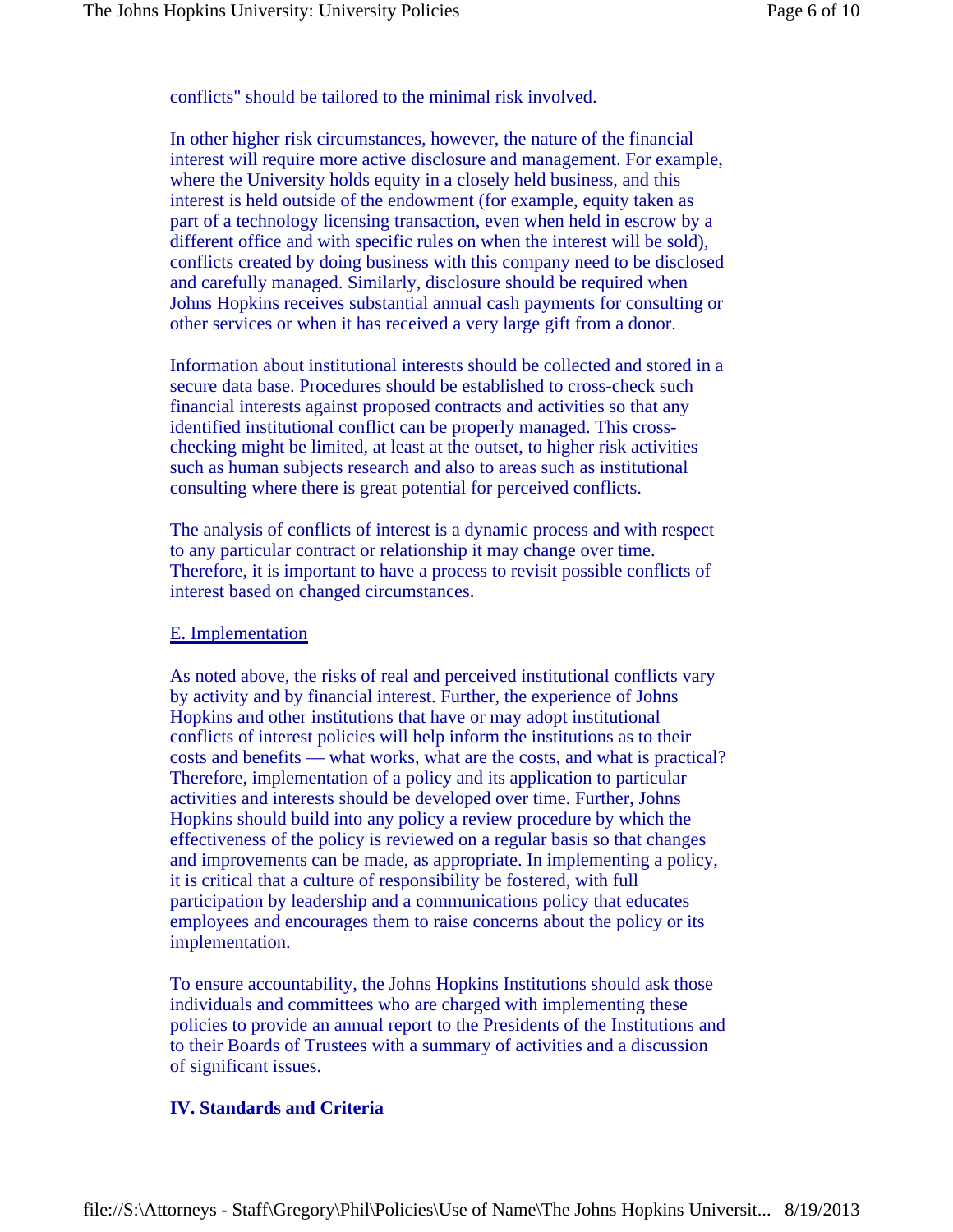The following factors and principles may be relevant and should be considered in assessing and evaluating potential institutional conflicts of interest, including deciding what action to take, for example, whether to proceed with the activity and manage the conflict by a screen, abstention, or otherwise; whether to prohibit the activity; or whether to dispose of the institutional interest:

1. The degree to which the conflict creates a real versus a perceived concern about objectivity and integrity. Situations in which the public may perceive a conflict need to be identified and managed, but how the conflict is managed may differ when circumstances suggest the real possibility of actual risk to integrity, independent judgment, or patient safety.

2. The risks to life, safety, and health if, in fact, there were to be a violation of standards of objectivity.

3. The relationship between the proposed activity and the mission of the institution.

4. Whether the possible conflict creates risks of violations of law and/or whether there are regulatory considerations guiding the decision.

5. Whether the institutions' missions and core values are being given primacy over competing financial interests.

6. Whether the possible conflict arises out of a relationship in which there are restrictions on freedom and openness of inquiry, for example, a contract with a confidentiality restriction, exclusivity, or other terms that may be secondary or contrary to the institutions' mission.

7. Is there possible harm to the Johns Hopkins reputation?

8. Whether the conflict creates an appearance that truth and the search for knowledge may be compromised, for example, through threats to academic freedom.

9. Consistency with tax-exempt status.

10. Whether there is a practical ability to modify the terms of a proposed contract and/or to give up or modify the financial interest that causes the conflict.

11. The costs and benefits of a decision to reject a proposed relationship because of a possible conflict.

12. The costs and benefits of a decision to go forward despite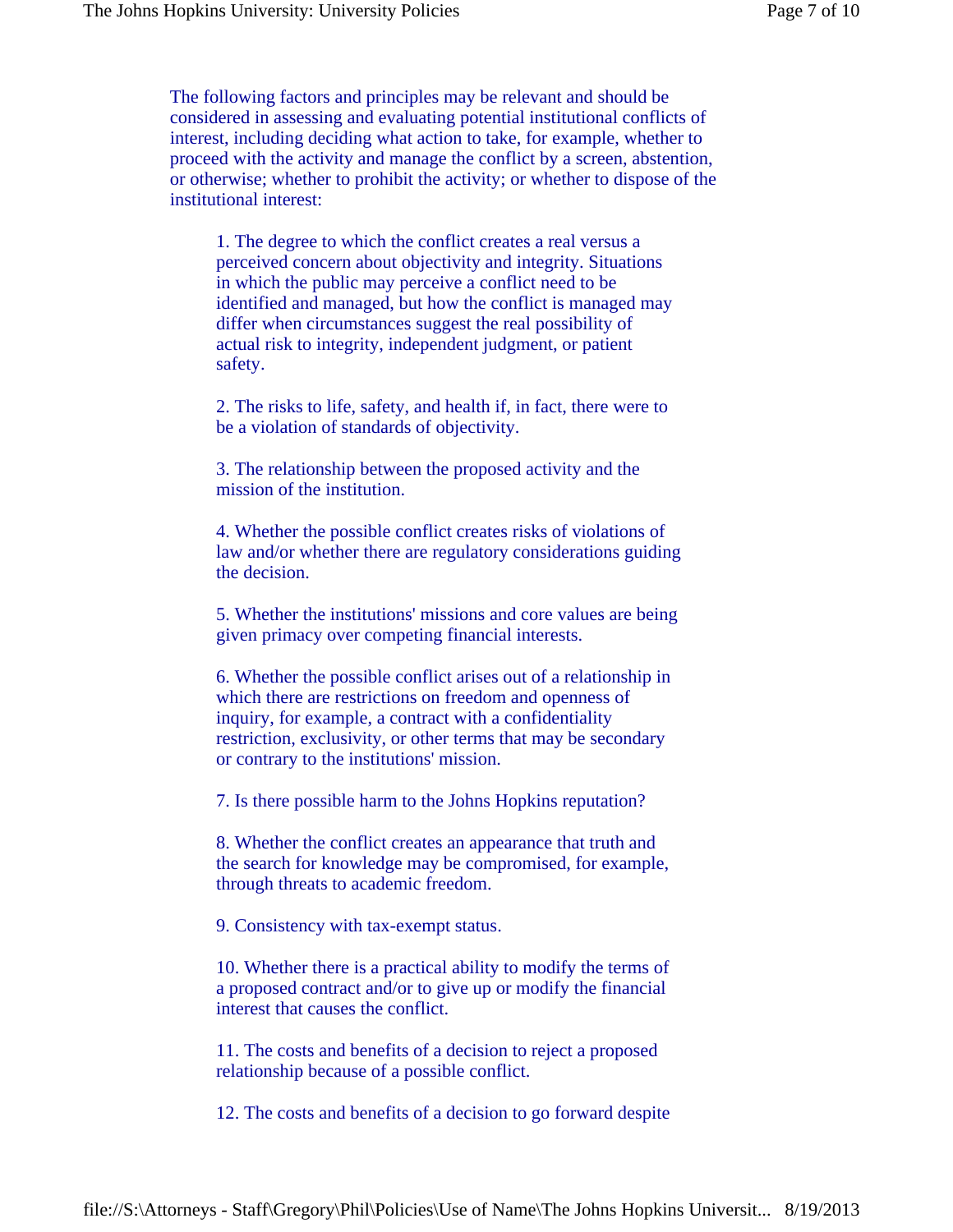the possible conflict.

13. The costs and benefits of forcing the institution and/or a high-level official to give up a financial interest or outside activity.

14. Whether it is practical and effective to establish a screen as a way to manage the conflict.

15. Whether there are liability concerns that flow from going forward with a conflict (for example, could a consumer claim damages based on the Johns Hopkins role in a transaction or on a board)? In all cases, possible conflicts should be resolved in a way that promotes the well-being of the institutions' main constituents, students, patients, and faculty. Moreover, the conflict should be resolved in a way to promote and protect the public' trust in the objectivity and integrity of the institutions.

# **V. Use of Name: Standards and Criteria**

The committee limited its inquiry to a discussion of the standards and criteria that might be used by the Johns Hopkins Institutions in deciding when and under what circumstances other entities may be allowed to use the Johns Hopkins name. The committee focused its discussion on transactions with a commercial purpose, although similar concerns might arise in transactions involving non-profit entities.

The committee concluded that Johns Hopkins should have clear procedures for reviewing and approving use of the Johns Hopkins name by other entities. The procedures should state who has authority to grant approval. In addition, there should be a mechanism for approval by Johns Hopkins leadership for proposed uses of name that may affect the fundamental values and interests of the institutions. Through whatever procedure or practice the Johns Hopkins Institutions use to decide use of name issues, the committee recommends that consideration be given to the following criteria:

1. The activities with which the Johns Hopkins name is associated must be consistent with the Johns Hopkins mission and values.

2. The activities with which the Johns Hopkins name is associated must be consistent with appropriate standards of quality and excellence. For example, academic and clinical affiliations must be appropriately vetted to be sure that the standards of the affiliated entities conform to Johns Hopkins standards.

3. The association with Johns Hopkins as stated by the other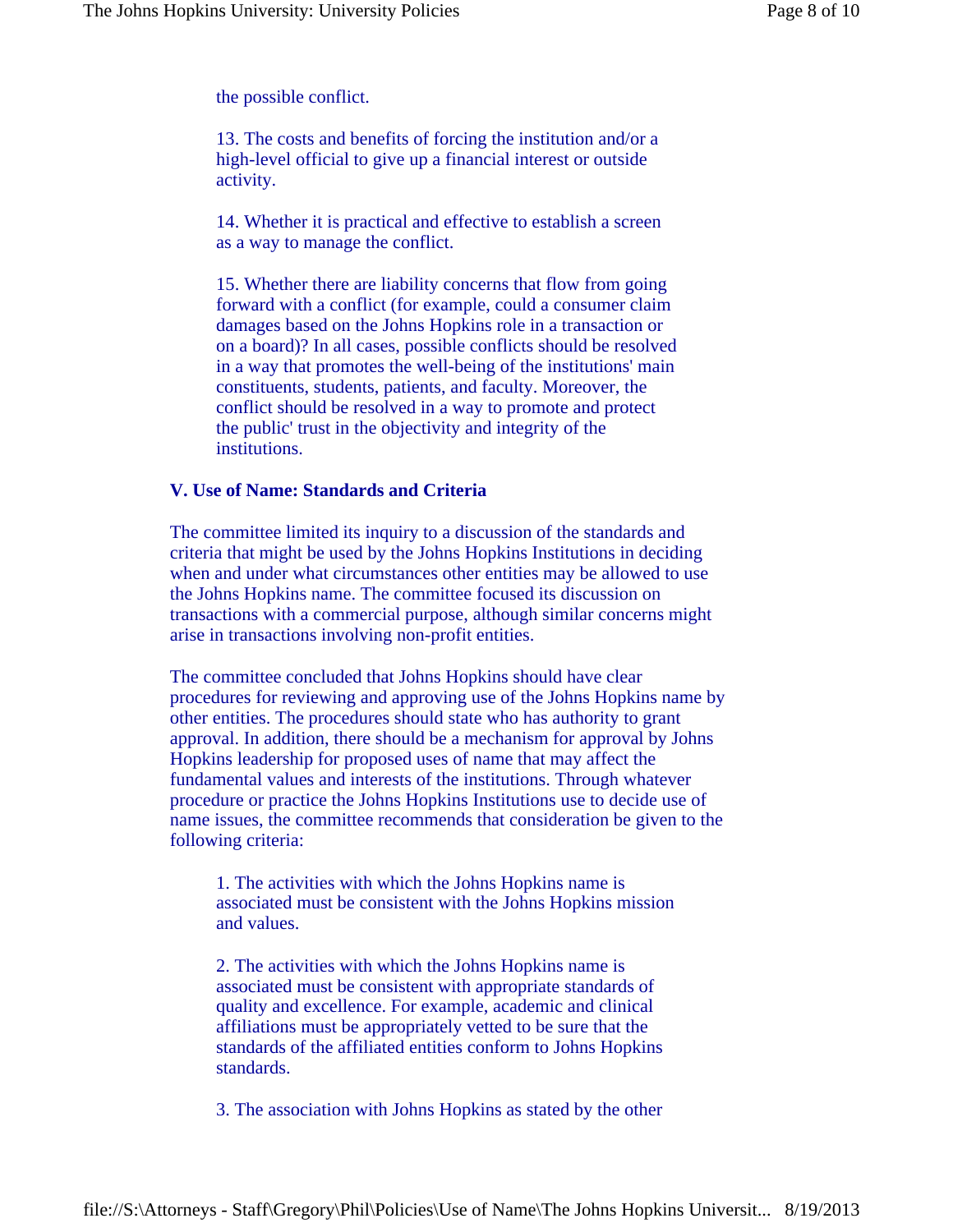party must be accurate and not misleading. The relationship should not be overstated and the third party should not imply some kind of approval that does not exist. The interests of third parties who may rely on the Johns Hopkins name need to be considered.

4. No use of the Johns Hopkins name should be allowed that would undermine the public trust in what the Johns Hopkins name stands for or that would damage or depreciate the value of the name over time. Sale of the Johns Hopkins name for uses that do not promote or support the Johns Hopkins mission (for example, for purely commercial purposes) may over time devalue the meaning and worth of the name.

5. If Johns Hopkins does agree to use of its name by another party, Johns Hopkins should establish contractual and procedural safeguards to monitor the use to ensure that the ongoing use is appropriate.

6. If Johns Hopkins provides a service along with use of name, that service must be consistent with the Hopkins mission and, ideally, add value consistent with its mission.

7. If the use of the Johns Hopkins name carries with it a representation to a third party (the public, shareholders, the government) as to quality, excellence, or safety, then Johns Hopkins should exercise enough control over the transaction to ensure that any such representation, express or implied, is accurate and will continue to be so for the life of the permitted use.

8. If the use of name is exclusive among competitors and/or in a geographic region, such exclusivity should support the services provided and build value. (Use of name exclusivity is of less concern than exclusivity of services.)

9. If Johns Hopkins is providing a service along with use of name and the service is exclusive among competitors or within a geographic area, such exclusivity should be appropriate for licensing intellectual property and publishing content, and such exclusivity should be consistent with the Johns Hopkins missions and core values.

10. The degree of control that Johns Hopkins can exercise directly or through contract — over the entity using the name. What is the degree of Johns Hopkins' involvement in the entity? The more control and involvement that exist, the more appropriate it may be for the entity to use the Johns Hopkins name. By contrast, more separate entities with less involvement by Johns Hopkins in the activity with which its